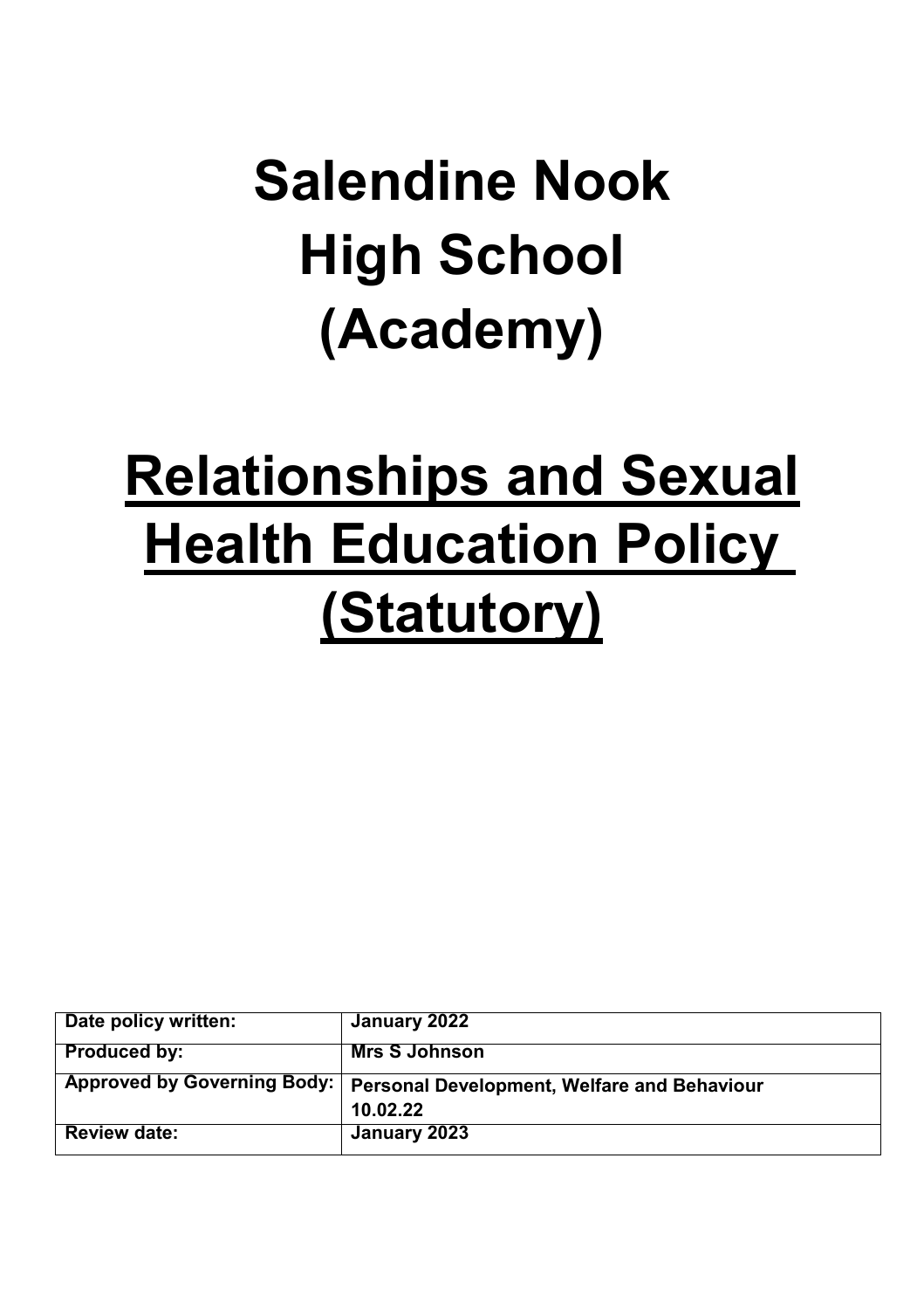#### **Contents**

- 1. [Aims](#page-2-0)
- 2. Statutory [requirements](#page-2-1)
- 3. [Definition](#page-2-2)
- 4. [Curriculum](#page-2-3)
- 5. [Delivery of](#page-2-4) RSE
- 6. Roles and [responsibilities](#page-3-0)
- 7. [Parents' right](#page-3-1) to withdraw
- 8. [Training](#page-3-2)
- 9. [Monitoring arrangements](#page-4-0)

[Appendix 1: By the end of secondary school pupils should know](#page-8-0)

[Appendix 2: Parent form: withdrawal from sex education within RSE](#page-8-0)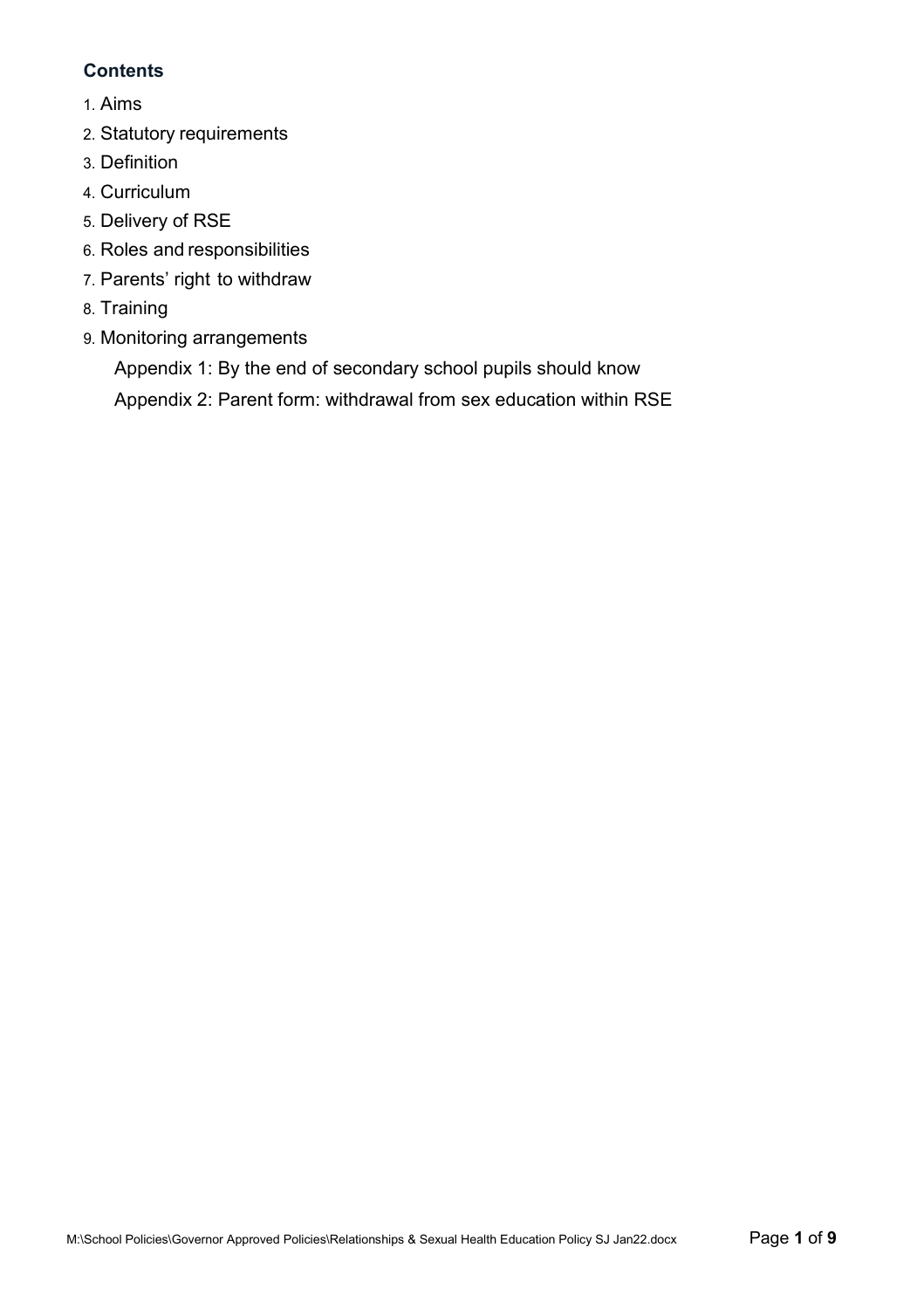## <span id="page-2-0"></span>**1. Aims**

The aims of relationships and sex education (RSE) at our school are to:

- $\triangleright$  Provide a framework in which sensitive discussions can take place in a safe and inclusive environment;
- $\triangleright$  Prepare pupils for puberty, and give them an understanding of sexual development and the importance of health and hygiene;
- $\triangleright$  Help pupils develop feelings of self-respect, confidence and empathy;
- $\triangleright$  Create a positive culture around issues of sexuality and relationships and to respects themselves and others;
- $\triangleright$  Teach pupils the correct vocabulary to describe themselves and their bodies;
- $\triangleright$  Provide lifelong learning about physical, moral and emotional development.

## <span id="page-2-1"></span>**2. Statutory requirements**

As a secondary academy school we must provide RSE to all pupils as per section 34 of the [Children and](http://www.legislation.gov.uk/ukpga/2017/16/section/34/enacted) [Social work act 2017.](http://www.legislation.gov.uk/ukpga/2017/16/section/34/enacted)

At Salendine Nook High School we teach RSE as set out in this policy.

## <span id="page-2-2"></span>**3. Definition**

RSE is about the emotional, social and cultural development of pupils, and involves learning about relationships, sexual health, sexuality, healthy lifestyles, diversity and personal identity.

RSE involves a combination of sharing information, and exploring issues and values. RSE is not

about the promotion of sexual activity.

## <span id="page-2-3"></span>**4. Curriculum**

Our curriculum is set out as per Appendix 1 but we may adapt it as and when necessary.

We have developed the curriculum taking into account the age, needs and feelings of pupils. If pupils ask questions outside the scope of this policy, teachers will respond in an appropriate manner so they are fully informed.

For more information about our curriculum, the RSE long term plan is available to view on the school website.

## <span id="page-2-4"></span>**5. Delivery of RSE**

RSE is taught within the PME education curriculum. Biological aspects of RSE are taught within the science curriculum, and other aspects are included in religious education (RE).

RSE focuses on giving young people the information they need to help them develop healthy, nurturing relationships of all kinds including:

- $\triangleright$  Families:
- $\triangleright$  Respectful relationships, including friendships;
- $\triangleright$  Online and media;
- $\triangleright$  Being safe;
- $\triangleright$  Intimate and sexual relationships, including sexual health.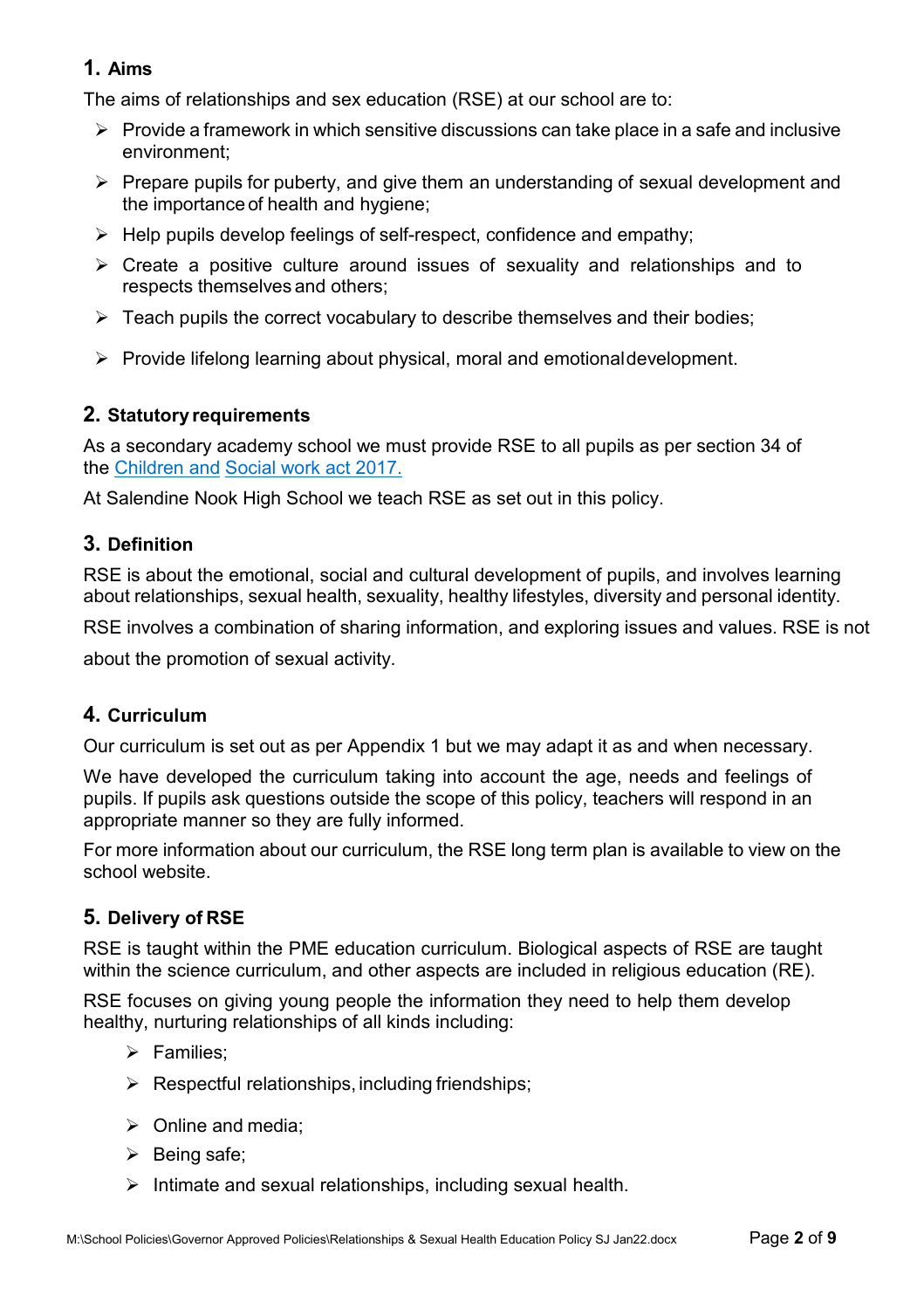<span id="page-3-2"></span>For more information about our RSE curriculum, see the school website.

These areas of learning are taught within the context of family life taking care to ensure that there is no stigmatisation of children based on their home circumstances. Families can include single parent families, LGBT parents, families headed by grandparents, adoptive parents, foster parents/carers amongst other structures. Also, some children may have a different structure of support around them (for example: looked after children or young carers).

#### <span id="page-3-0"></span>**6. Roles and responsibilities**

#### **6.1 The Governing Body**

The Governing Body will approve the RSE policy, and hold the Principal to account for its implementation. The Governing Body has delegated the approval of this policy to the PDBW committee.

#### **6.2 The Principal**

The Principal is responsible for ensuring that RSE is taught consistently across the school, and for managing requests to withdraw pupils from non-statutory/non-science components of RSE (see section 8).

#### **6.3 Staff**

Staff are responsible for:

- $\triangleright$  Delivering RSE in a sensitive way;
- $\triangleright$  Modelling positive attitudes to RSE;
- $\triangleright$  Monitoring progress:
- $\triangleright$  Responding to the needs of individual pupils;
- $\triangleright$  Responding appropriately to pupils whose parents wish them to be withdrawn from the non-statutory/non- science components of RSE.

Staff do not have the right to opt out of teaching RSE. Staff who have concerns about teaching RSE are encouraged to discuss this with the Principal.

The following departments are responsible for teaching RSE, though teachers outside of these departments may be required to deliver RSE. This will be determined by timetable required and staffing levels in each department:

 $\triangleright$  PME / Science

#### **6.4 Pupils**

Pupils are expected to engage fully in RSE and, when discussing issues related to RSE, treat others with respect and sensitivity.

#### <span id="page-3-1"></span>**7. Parents' right to withdraw**

Parents have the right to withdraw their children from the non-statutory / non-science components of sex education within RSE up to and until 3 terms before the child turns 16. After this point, if the child wishes to receive sex education rather than being withdrawn, the school will arrange this.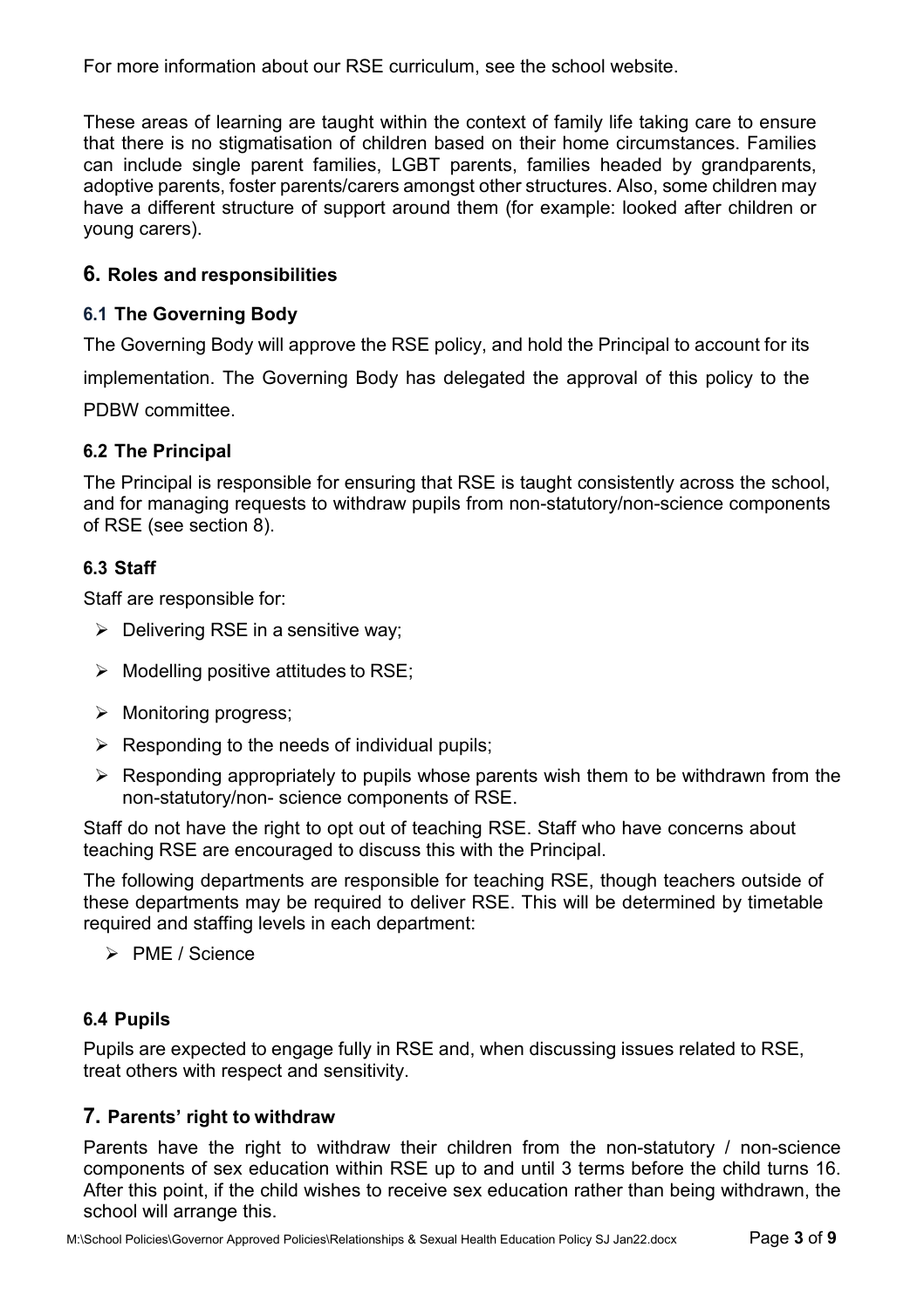Requests for withdrawal should be put in writing using the form found in Appendix 2 of this policy and addressed to the Principal.

A copy of withdrawal requests will be placed in the pupil's educational record. The Principal will discuss the request with parents and take appropriate action.

Alternative work will be given to pupils who are withdrawn from sex education.

## **8. Training**

Staff are trained on the delivery of RSE as part of their induction and it is included in our continuing professional development calendar.

The Principal will also invite visitors from outside the school, such as school nurses or sexual health professionals, to provide support and training to staff teaching RSE.

#### <span id="page-4-0"></span>**9. Monitoring arrangements**

The delivery of RSE is monitored by the Head of PME and Head of Science through various methods. These include learning walks and book scrutiny as well as pupil voice exercises.

Pupils' development in RSE is monitored by class teachers as part of our internal assessment systems.

This policy will be reviewed by Assistant Principal (Personal Development) every year. At every review, the policy will be approved by the PDBW Committee.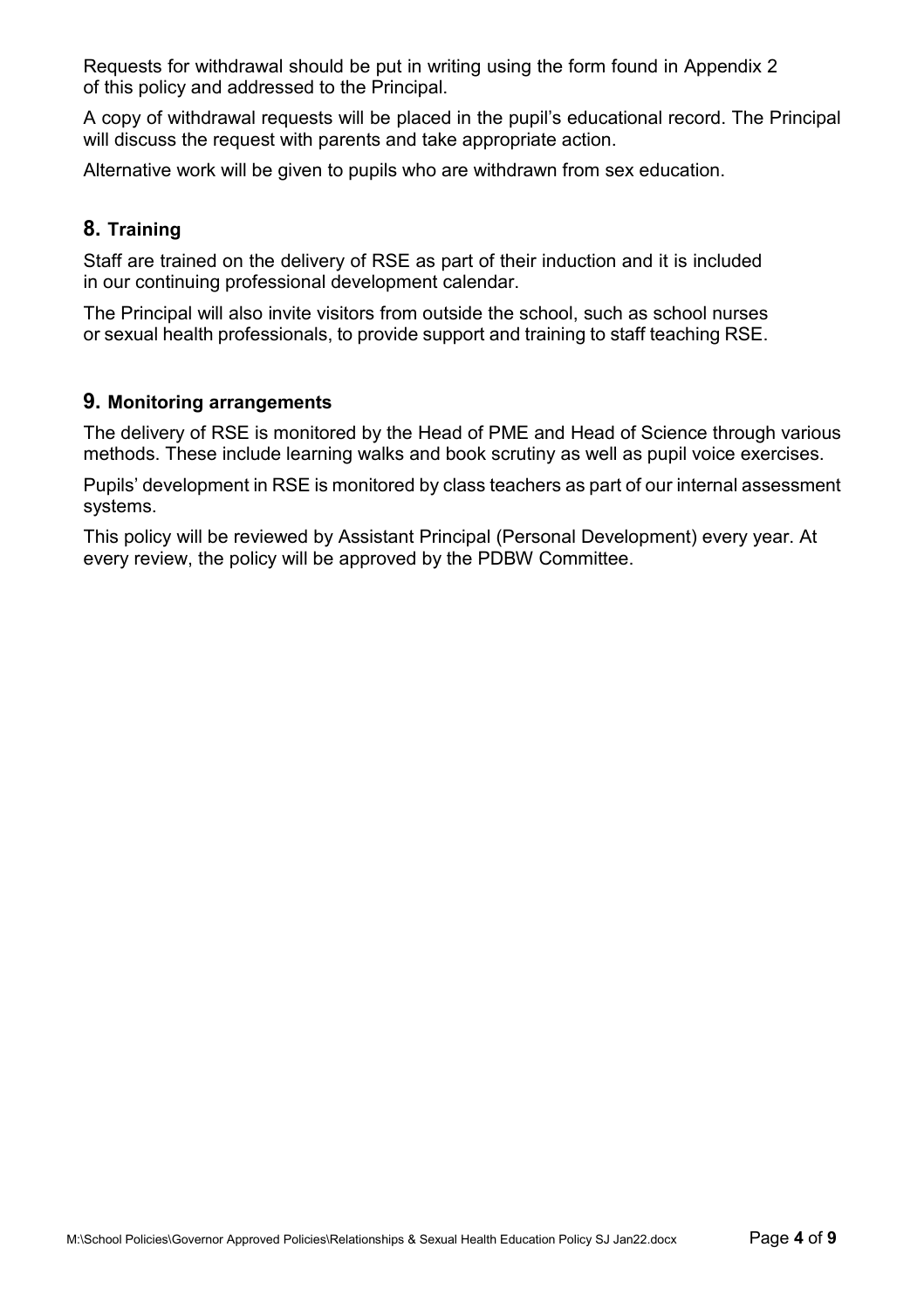Appendix 1: By the end of secondary school pupils should know

| <b>TOPIC</b>                              | PUPILS SHOULD KNOW                                                                                                                                                                                                                                                                                                                                          |  |  |
|-------------------------------------------|-------------------------------------------------------------------------------------------------------------------------------------------------------------------------------------------------------------------------------------------------------------------------------------------------------------------------------------------------------------|--|--|
| Families                                  | That there are different types of committed, stable relationships;<br>$\bullet$                                                                                                                                                                                                                                                                             |  |  |
|                                           | How these relationships might contribute to human happiness and their importance for bringing upchildren;<br>$\bullet$<br>What marriage is, including their legal status e.g. that marriage carries legal rights and protections not<br>available to couples who are cohabiting or who have married, for example, in an unregistered religious<br>ceremony; |  |  |
|                                           | Why marriage is an important relationship choice for many couples and why it must be freely entered into;<br>The characteristics and legal status of other types of long-term relationships;<br>$\bullet$                                                                                                                                                   |  |  |
|                                           | The roles and responsibilities of parents with respect to raising of children, including the characteristics of<br>$\bullet$<br>successful parenting;                                                                                                                                                                                                       |  |  |
|                                           | How to: determine whether other children, adults or sources of information are trustworthy: judge when a<br>family, friend, intimate or other relationship is unsafe (and to recognise this in others' relationships); and, how to<br>seek help or advice, including reporting concerns about others, if needed.                                            |  |  |
| Respectful<br>relationships,<br>including | The characteristics of positive and healthy friendships (in all contexts, including online) including: trust,<br>$\bullet$<br>respect, honesty, kindness, generosity, boundaries, privacy, consent and the management of conflict,<br>reconciliation and ending relationships. This includes different (non-sexual) types of relationship;                  |  |  |
| friendships                               | Practical steps they can take in a range of different contexts to improve or support respectful relationships;<br>$\bullet$                                                                                                                                                                                                                                 |  |  |
|                                           | How stereotypes, in particular stereotypes based on sex, gender, race, religion, sexual orientation or<br>disability, can cause damage (e.g. how they might normalise non-consensual behaviour or encourage<br>prejudice);                                                                                                                                  |  |  |
|                                           | That in school and in wider society they can expect to be treated with respect by others, and that in turn<br>they should show due respect to others, including people in positions of authority and due tolerance of other<br>people's beliefs;                                                                                                            |  |  |
|                                           | About different types of bullying (including cyberbullying), the impact of bullying, responsibilities of bystanders<br>to report bullying and how and where to get help;                                                                                                                                                                                    |  |  |
|                                           | That some types of behaviour within relationships are criminal, including violent behaviour and coercive<br>control;                                                                                                                                                                                                                                        |  |  |
|                                           | What constitutes sexual harassment and sexual violence and why these are always unacceptable;<br>$\bullet$                                                                                                                                                                                                                                                  |  |  |
|                                           | The legal rights and responsibilities regarding equality (particularly with reference to the protected<br>characteristics as defined in the Equality Act 2010) and that everyone is unique and equal.                                                                                                                                                       |  |  |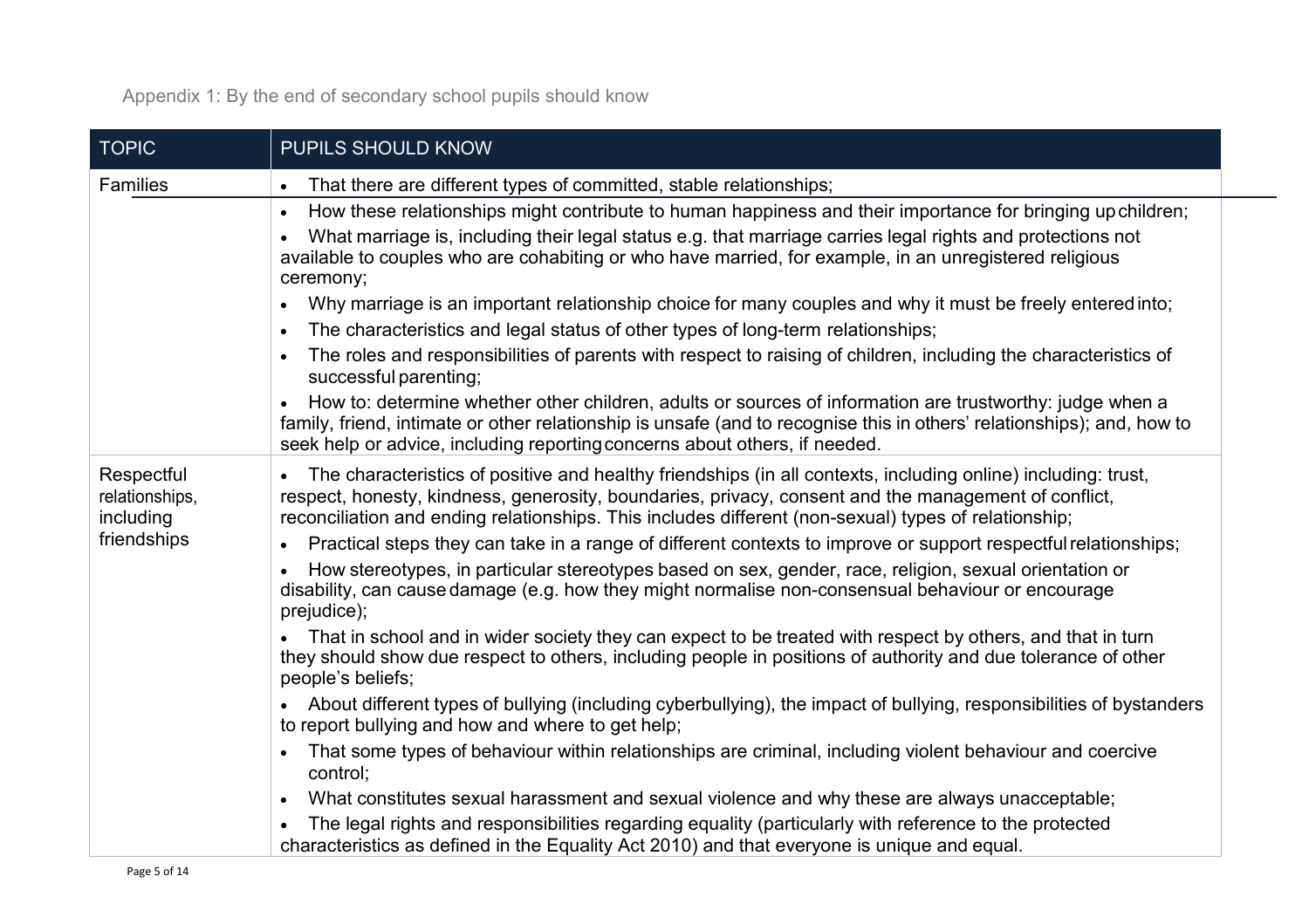| <b>TOPIC</b>           | PUPILS SHOULD KNOW                                                                                                                                                                                                                                                                                                                                                                                                                                                                                                                                                                                                                                                                                                                                                                                                                                                                                                                                                                                                                                                                                                                                                                      |
|------------------------|-----------------------------------------------------------------------------------------------------------------------------------------------------------------------------------------------------------------------------------------------------------------------------------------------------------------------------------------------------------------------------------------------------------------------------------------------------------------------------------------------------------------------------------------------------------------------------------------------------------------------------------------------------------------------------------------------------------------------------------------------------------------------------------------------------------------------------------------------------------------------------------------------------------------------------------------------------------------------------------------------------------------------------------------------------------------------------------------------------------------------------------------------------------------------------------------|
| Online<br>and<br>media | Their rights, responsibilities and opportunities online, including that the same expectations of behaviour<br>apply in all contexts, including online;<br>About online risks, including that any material someone provides to another has the potential to be shared<br>online and the difficulty of removing potentially compromising material placed online;<br>Not to provide material to others that they would not want shared further and not to share personal material<br>which is sent to them:<br>What to do and where to get support to report material or manage issues online;<br>$\bullet$<br>The impact of viewing harmful content;<br>$\bullet$<br>That specifically sexually explicit material e.g. pornography presents a distorted picture of sexual<br>behaviours, can damage the way people see themselves in relation to others and negatively affect how they<br>behave towards sexual partners;<br>That sharing and viewing indecent images of children (including those created by children) is a criminal<br>offence which carries severe penalties including jail;<br>How information and data is generated, collected, shared and used online.<br>$\bullet$ |
| Being safe             | The concepts of, and laws relating to, sexual consent, sexual exploitation, abuse, grooming, coercion,<br>harassment, rape, domestic abuse, forced marriage, honour-based violence and FGM, and how these can<br>affect current and future relationships;<br>How people can actively communicate and recognise consent from others, including sexual consent, and<br>how and when consent can be withdrawn (in all contexts, including online).                                                                                                                                                                                                                                                                                                                                                                                                                                                                                                                                                                                                                                                                                                                                         |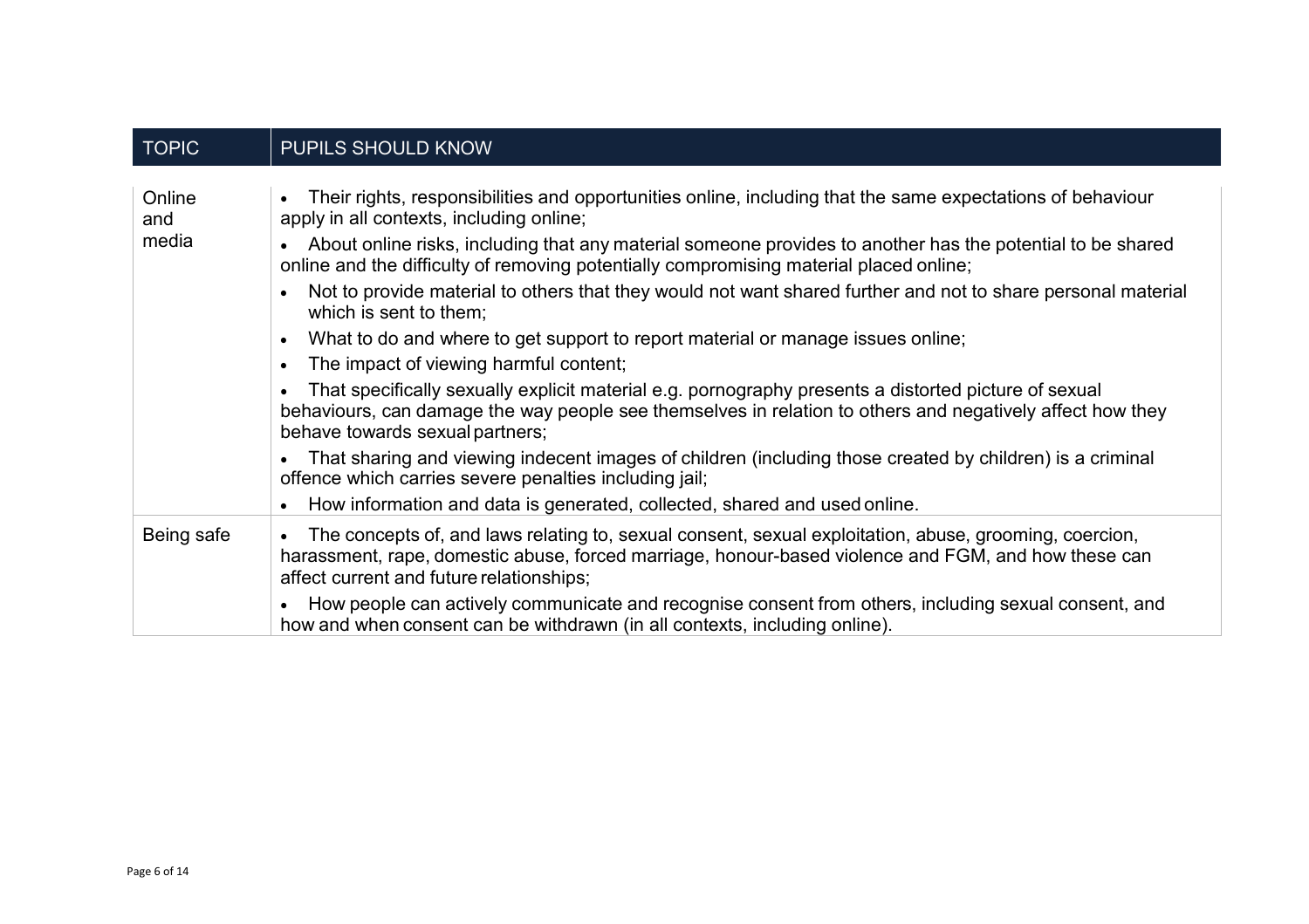| <b>TOPIC</b>                                                           | <b>PUPILS SHOULD KNOW</b>                                                                                                                                                                                                                                                                                                      |
|------------------------------------------------------------------------|--------------------------------------------------------------------------------------------------------------------------------------------------------------------------------------------------------------------------------------------------------------------------------------------------------------------------------|
| Intimate and<br>sexual<br>relationships,<br>including<br>sexual health | How to recognise the characteristics and positive aspects of healthy one-to-one intimate relationships,<br>which include mutual respect, consent, loyalty, trust, shared interests and outlook, sex and friendship;<br>That all aspects of health can be affected by choices they make in sex and relationships, positively or |
|                                                                        | negatively, e.g. physical, emotional, mental, sexual and reproductive health and wellbeing;<br>The facts about reproductive health, including fertility and the potential impact of lifestyle on fertility for men and                                                                                                         |
|                                                                        | women;                                                                                                                                                                                                                                                                                                                         |
|                                                                        | That there are a range of strategies for identifying and managing sexual pressure, including understanding<br>peer pressure, resisting pressure and not pressurising others;                                                                                                                                                   |
|                                                                        | That they have a choice to delay sex or to enjoy intimacy without sex;<br>$\bullet$                                                                                                                                                                                                                                            |
|                                                                        | The facts about the full range of contraceptive choices, efficacy and options available;<br>$\bullet$                                                                                                                                                                                                                          |
|                                                                        | The facts around pregnancy including miscarriage;<br>$\bullet$                                                                                                                                                                                                                                                                 |
|                                                                        | That there are choices in relation to pregnancy (with medically and legally accurate, impartial information<br>on all options, including keeping the baby, adoption, abortion and where to get further help);                                                                                                                  |
|                                                                        | How the different sexually transmitted infections (STIs), including HIV/AIDs, are transmitted, how risk can be<br>reduced through safer sex (including through condom use) and the importance of and facts about testing;                                                                                                      |
|                                                                        | About the prevalence of some STIs, the impact they can have on those who contract them and key facts about<br>treatment;                                                                                                                                                                                                       |
|                                                                        | How the use of alcohol and drugs can lead to risky sexual behaviour;<br>$\bullet$                                                                                                                                                                                                                                              |
|                                                                        | How to get further advice, including how and where to access confidential sexual and reproductive health<br>advice and treatment.                                                                                                                                                                                              |